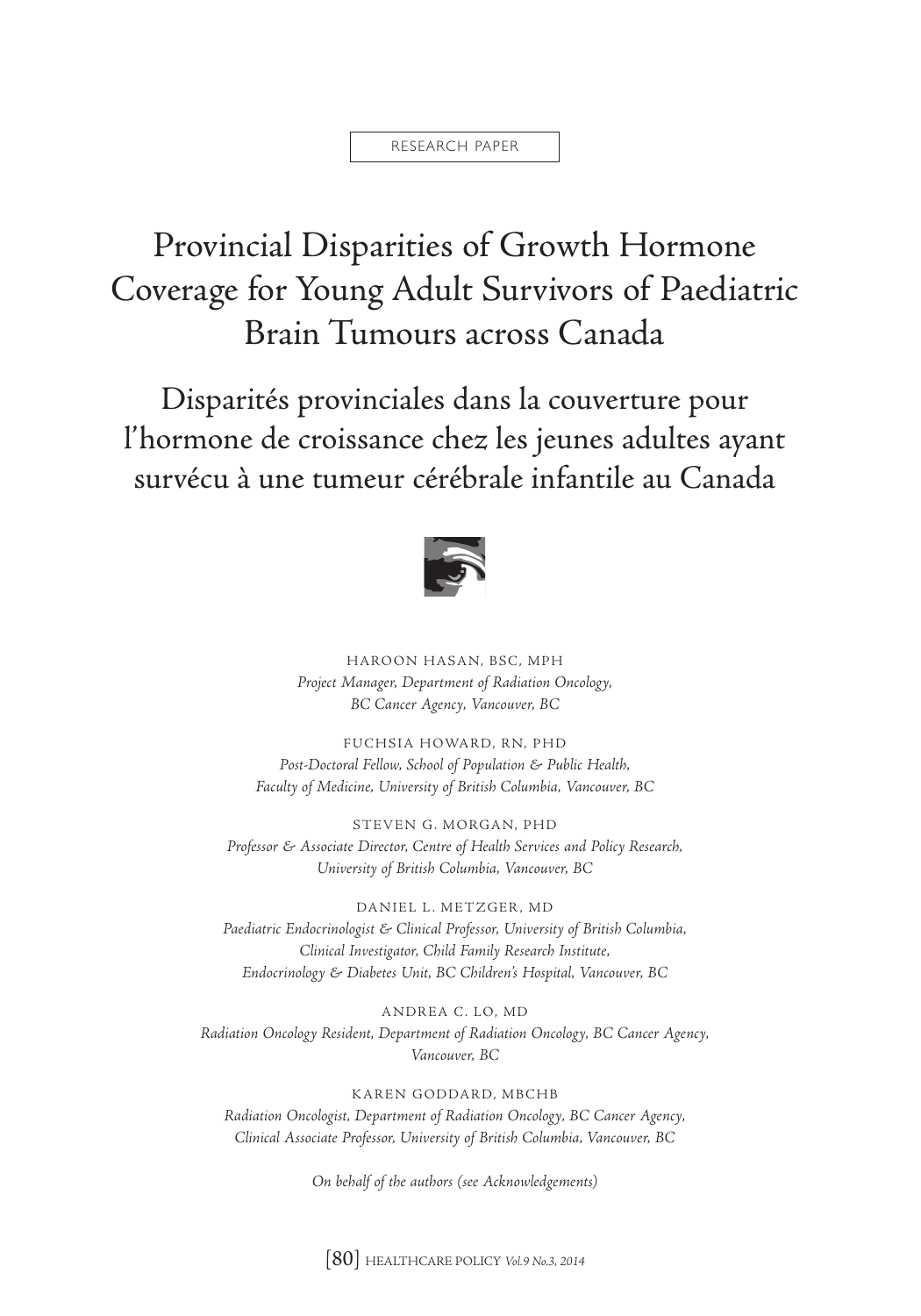# Abstract

*Background*: Young adult survivors of paediatric brain tumours (PBTs) who have been treated with radiation therapy will likely be severely growth hormone–deficient when retested at the achievement of final height. Growth hormone replacement therapy (GHRT) is administered to treat growth hormone deficiency (GHD). Public drug coverage for GHRT falls under the responsibility of provincial governments across Canada. This study sought to determine the extent of public drug coverage and cost in each Canadian province for GHRT to treat GHD during adulthood for young adult survivors of PBTs.

*Methods*: Data were collected from provincial government resources and drug formularies from 2012–2013 on the extent of coverage for GHRT based on a clinical case scenario representative of a young adult survivor of a PBT with childhood-onset radiation-induced GHD, the ingredient cost for GHRT and the applicable provincial public drug plan cost-sharing policies. A model was then created to simulate out-of-pocket costs incurred by a young adult male and a young adult female survivor of a PBT for one year of GHRT in each province with applicable cost-sharing arrangements and levels of low annual individual total income that best represent the majority of young adult survivors of PBTs. Out-of-pocket costs were expressed as a percentage of annual income. Comparisons were made between provinces descriptively, and variation among provinces was summarized statistically.

*Results*: Alberta, Manitoba, Ontario, Quebec, New Brunswick, and Newfoundland and Labrador provide coverage for GHD during adulthood on a case-by-case basis, while British Columbia, Saskatchewan, Nova Scotia and Prince Edward Island provide no coverage. The percentage of annual income to fund GHRT across the provinces without public coverage ranged from 14.4% to 25.5% for males and 21.5% to 38.3% for females, and with public coverage was 0.0% to 4.1% for males and 0.0% to 5.0% for females.

*Interpretation*: There are considerable out-of-pocket costs and variation in coverage provided by provincial public drug plans to fund GHRT for young adult survivors of PBTs with GHD. The implementation of a national drug formulary could potentially prevent undue financial hardship and remove disparities resulting from variations in provincial drug plans.

# Résumé

*Contexte* : Les jeunes adultes ayant survécu à une tumeur cérébrale infantile (TCI) après un traitement par radiothérapie demeurent très susceptibles de manifester une déficience en hormone de croissance lors d'un examen effectué à la fin de la croissance. L'hormonothérapie de remplacement (HTR) est employée pour traiter la déficience en hormone de croissance (DHC). Au Canada, la couverture publique de l'HTR est du ressort des gouvernements provinciaux. Cette étude visait à déterminer, pour chacune des provinces canadiennes, l'étendue et les coûts pour la couverture de l'HTR comme traitement de la DHC chez les jeunes adultes qui ont survécu à une TCI.

*Méthodes* : Les données – recueillies entre 2012 et 2013 à l'aide des listes de médicaments et auprès de sources gouvernementales provinciales – portaient sur l'étendue de la couverture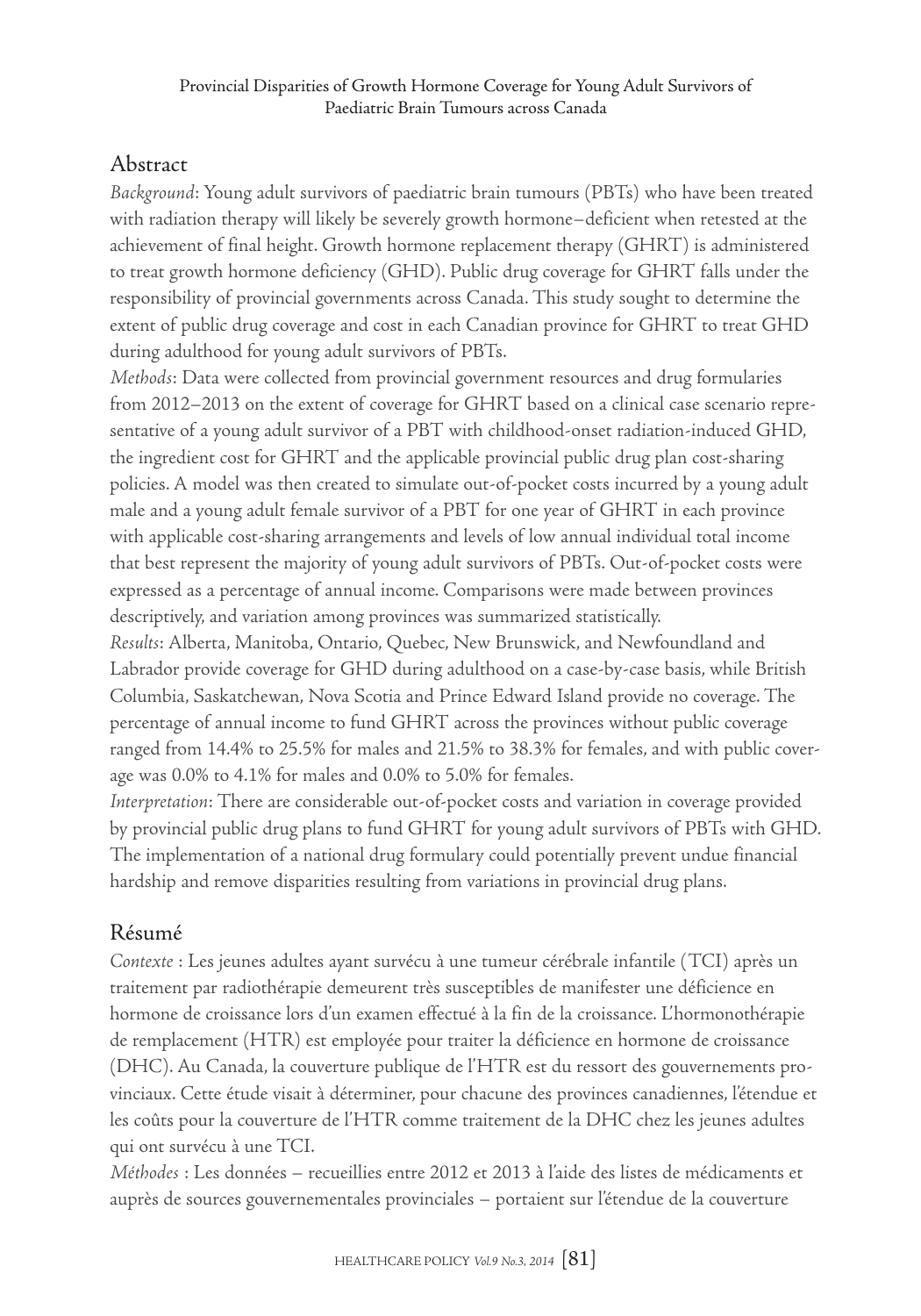#### *Haroon Hasan et al.*

pour l'HTR en fonction d'un scénario de cas clinique représentatif d'un jeune adulte ayant survécu à une TCI et présentant une DHC attribuable à la radiothérapie. Les données portaient également sur le coût des ingrédients pour l'HTR et sur les politiques de partage des coûts dans le cadre du régime provincial d'assurance médicaments. Un modèle a été conçu afin de simuler les coûts déboursés par un jeune homme et une jeune femme adultes ayant survécu à une TCI, et ce, pour une année de traitement par HTR dans chacune des provinces, en tenant compte des ententes de partage des coûts et des niveaux minimums de revenu annuel représentatifs de la majorité desdits jeunes adultes. Les coûts déboursés étaient exprimés en pourcentage du revenu annuel. Des comparaisons descriptives ont été effectuées entre les provinces. L'écart entre les provinces a été calculé statistiquement.

*Résultats* : L'Alberta, le Manitoba, l'Ontario, le Québec, le Nouveau-Brunswick ainsi que Terre-Neuve-et-Labrador offrent une couverture pour traiter la DHC chez les adultes, au cas par cas. La Colombie-Britannique, la Saskatchewan, la Nouvelle-Écosse et l'Île-du-Prince-Édouard n'offrent pas une telle couverture. Le pourcentage du revenu annuel pour financer l'HTR dans les provinces sans couverture varie de 14,4 à 25,5 % pour les hommes et de 21,5 à 38,3 % pour les femmes. Dans les provinces qui offrent la couverture, ce pourcentage varie de 0,0 à 4,1 % pour les hommes et de 0,0 à 5,0 % pour les femmes.

*Interprétation* : Les coûts à débourser et l'écart de la couverture offerte dans le cadre des régimes provinciaux d'assurance médicaments varient considérablement pour ce qui est du financement de l'HTR pour les jeunes adultes ayant survécu à une TCI et présentant une DHC. La mise en place d'une liste nationale de médicaments pourrait éventuellement aider à prévenir un fardeau financier excessif et à éliminer les disparités qui découlent de l'écart entre les régimes provinciaux d'assurance médicaments.

 $\overline{\phantom{a}}$ 

PPROXIMATELY 850 CHILDREN  $(o-I4$  YEARS) ARE DIAGNOSED WITH CANCER<br>every year in Canada, and 20% of these diagnoses account for cancers of the ce<br>hildren diagnosed with a brain tumour is over 70% and the majority will becom every year in Canada, and 20% of these diagnoses account for cancers of the central nervous system (Canadian Cancer Society 2008). The five-year survival rate for children diagnosed with a brain tumour is over 70%, and the majority will become long-term survivors because of improvements in diagnostic procedures and treatment (Canadian Cancer Society 2008; Ries et al. 2004). Although cured of the cancer, survivors of a paediatric brain tumour (PBT) are at significant risk of developing medical, neurocognitive and psycho-social health complications as a result of their therapy and underlying disease (Turner et al. 2009).

Growth hormone deficiency (GHD) is a frequent complication observed after radiation therapy for the treatment of a PBT (Chemaitilly and Sklar 2010). Approximately 80% of individuals treated with higher doses (>30 Gray units [Gy]) of radiation therapy develop GHD within five years of treatment (Chemaitilly and Sklar 2010; Sklar and Constine 1995). GHD is associated with negative metabolic and physiological consequences, increased cardiovascular risk and reduced quality of life (Alexopoulou et al. 2010). The majority of survivors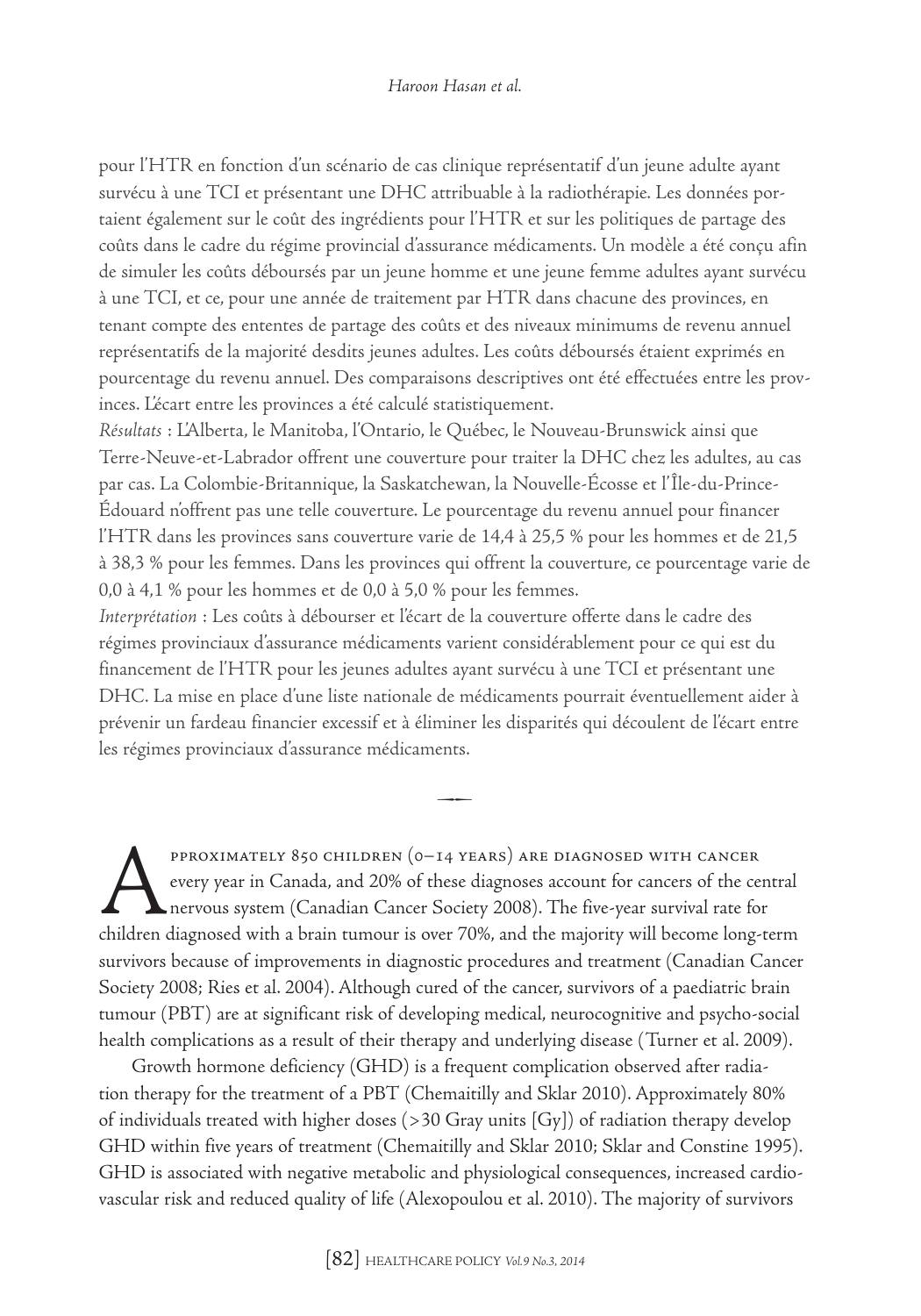of PBTs treated with radiation therapy will be severely growth hormone–deficient when retested at the completion of final height and would benefit from growth hormone replacement therapy (GHRT) (Darzy and Shalet 2006; Gleeson et al. 2004; Stanhope 2004).

The goal of GHRT is not isolated to optimizing achievement of final height. Young adult patients with childhood-onset GHD whose GHRT is discontinued after reaching final height exhibit negative metabolic and physiological disease outcomes, which include reduced lean mass and muscle strength as well as an abnormal lipid profile and body composition (Ho 2007; Hulthén et al. 2001; Koranyi et al. 2001). Studies have shown that these manifestations of GHD are reversible through GHRT, and therapy has been attributed to improvements in body composition, metabolic and cardiovascular parameters, muscle strength, bone-mineral density and quality of life (Alexopoulou et al. 2010; Carroll et al. 1998).

Growth hormone secretion will slow down over time in patients with radiation-induced GHD (Gleeson et al. 2004; Toogood et al. 1995). Therefore, PBT survivors diagnosed with radiation-induced childhood-onset GHD are likely to develop severe GHD during adulthood (Gleeson et al. 2004). Endocrinology consensus guidelines recommend that GHRT should not be discontinued in young adults with persistent GHD after reaching final height, in order to achieve full somatic development (Ho 2007).

Although studies have validated numerous benefits attributed to GHRT, it should be noted that such therapy has potential risks. Side effects have been observed in 5% to 20% of patients shortly after the initiation of GHRT (Alexopoulou et al. 2010; Molitch et al. 2006; Nilsson et al. 2007). The recommendation of GHRT to treat GHD in adults is justified in patients who test severely growth hormone–deficient after the achievement of final height, which comprises the majority of young adult survivors of PBTs treated with radiation therapy (Alexopoulou et al. 2010; Darzy and Shalet 2006; Gleeson et al. 2004; Stanhope 2004).

There is no national standard for coverage of outpatient medications in Canada, including GHRT, because outpatient medications are not covered under the Canada Health Act (Madore 2005). The Canada Health Act requires provincial governments to provide universal coverage for medically necessary hospital and physician services but not outpatient medications, a situation that has led to provincial governments' developing independent public drug plans that often reflect population demographics and provincial political, fiscal, legal and ethical views (Daw and Morgan 2012; Madore 2005; Rabinovitch 2004; Ungar and Witkos 2005). This situation has led to documented variations in the drugs that are covered under provincial programs, the patients who are covered and the levels of public subsidy. Such variations in coverage policy cause disparities in out-of-pocket costs and health outcomes for patients requiring essential medications (Coombes et al. 2004; Daw and Morgan 2012; Demers et al. 2008; Law et al. 2012; Ungar and Witkos 2005). Provincial governments determine their own terms and conditions regarding coverage of outpatient medications, including coverage of expensive therapies to treat rare childhood disorders or diseases such as childhood-onset radiation-induced GHD (Ungar and Witkos 2005). This variance creates opportunities for inequitable access to medications and undue financial hardship.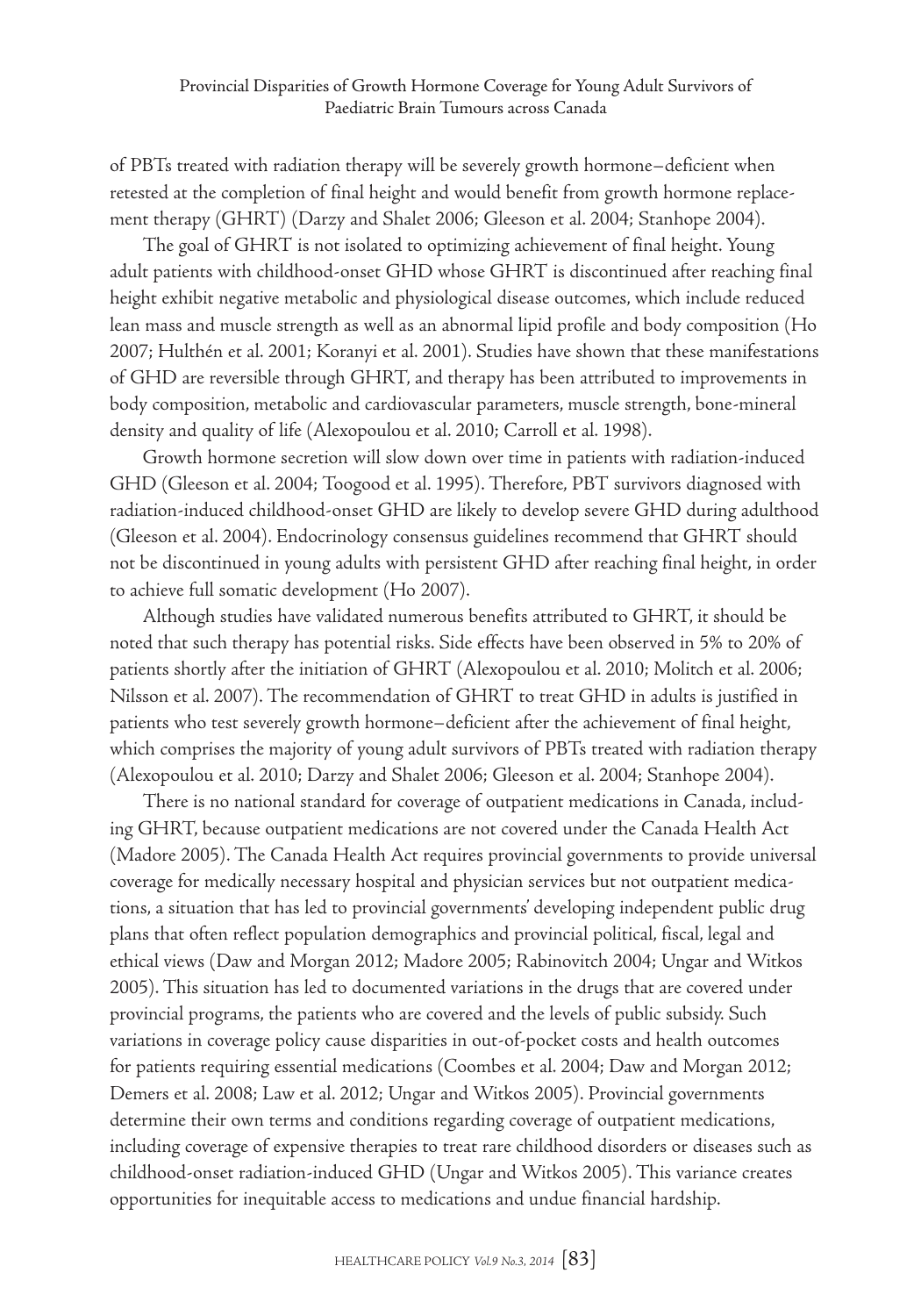#### *Haroon Hasan et al.*

GHRT is expensive and unaffordable for many without the assistance of public drug coverage. The cost, on average, of one year of GHRT to treat GHD during adulthood was estimated in adults to be £3,424 (CAD\$5,574) (Bryant et al. 2002). It is estimated that each year 42 young adult survivors of PBTs in Canada will be growth hormone–deficient upon retesting after the achievement of final height and would benefit from GHRT (Appendix A). Consequently, public drug coverage of GHRT to treat GHD during adulthood would have a noticeable economic impact on the Canadian healthcare system. However, the cost of untreated GHD has a higher economic burden on society owing to lost production and high medical consumption in comparison to the average population (Ehrnborg et al. 2000; Hakkaart-van Roijen et al. 1998; Hernberg-Ståhl et al. 2001; Jonsson and Nilsson 2000; Sanmarti et al. 1999). Studies have shown there is a decrease in healthcare consumption in adults receiving GHRT who previously had untreated GHD, a finding that can be attributed in part to the increase in quality of life resulting from GHRT (Hernberg-Ståhl et al. 2001; Saller et al. 2006; Svensson et al. 2004).

Although public coverage is granted for GHRT during childhood in Canada, the extent of public coverage across the provinces is unknown for survivors of PBTs who continue to present with GHD into adulthood and require GHRT (Ungar and Witkos 2005). Furthermore, there are currently no studies in Canada that assess the financial burden young adult survivors of PBTs with GHD incur to obtain GHRT. Survivors are at significant risk for multiple long-term health problems (late effects), many of which are preventable or manageable through early intervention, and inevitably will result in increased healthcare consumption if left unaddressed (Landier et al. 2004; Turner et al. 2009). Additionally, survivors of PBTs have a considerable impact on healthcare resources, and thus it is crucial to understand the extent of the associated costs within this population in order to help alleviate the burden on the Canadian healthcare system. The first objective of this study was to determine the extent of public drug coverage in each province across Canada for GHRT to treat GHD during adulthood in young adult survivors of PBTs. The second objective was to illustrate out-of-pocket costs incurred by a young adult male and a young adult female survivor of a PBT for one year of GHRT in each province across Canada.

## Methods

## *Evaluation of provincial drug plans and extent of somatropin coverage*

We initially collected data from provincial government resources and drug formularies from 2012–2013 (Government of Alberta 2012; Government of British Columbia 2013; Manitoba Health 2012; Minister of Health and Wellness 2013; Newfoundland and Labrador Department of Health and Community Services 2013; New Brunswick Department of Health 2012; Nova Scotia Department of Health 2013; Ontario Ministry of Health and Long-term Care 2013; Régie de l'assurance maladie Québec 2013; Saskatchewan Ministry of Health 2012). Subsequently, we determined the extent of coverage and ingredient costs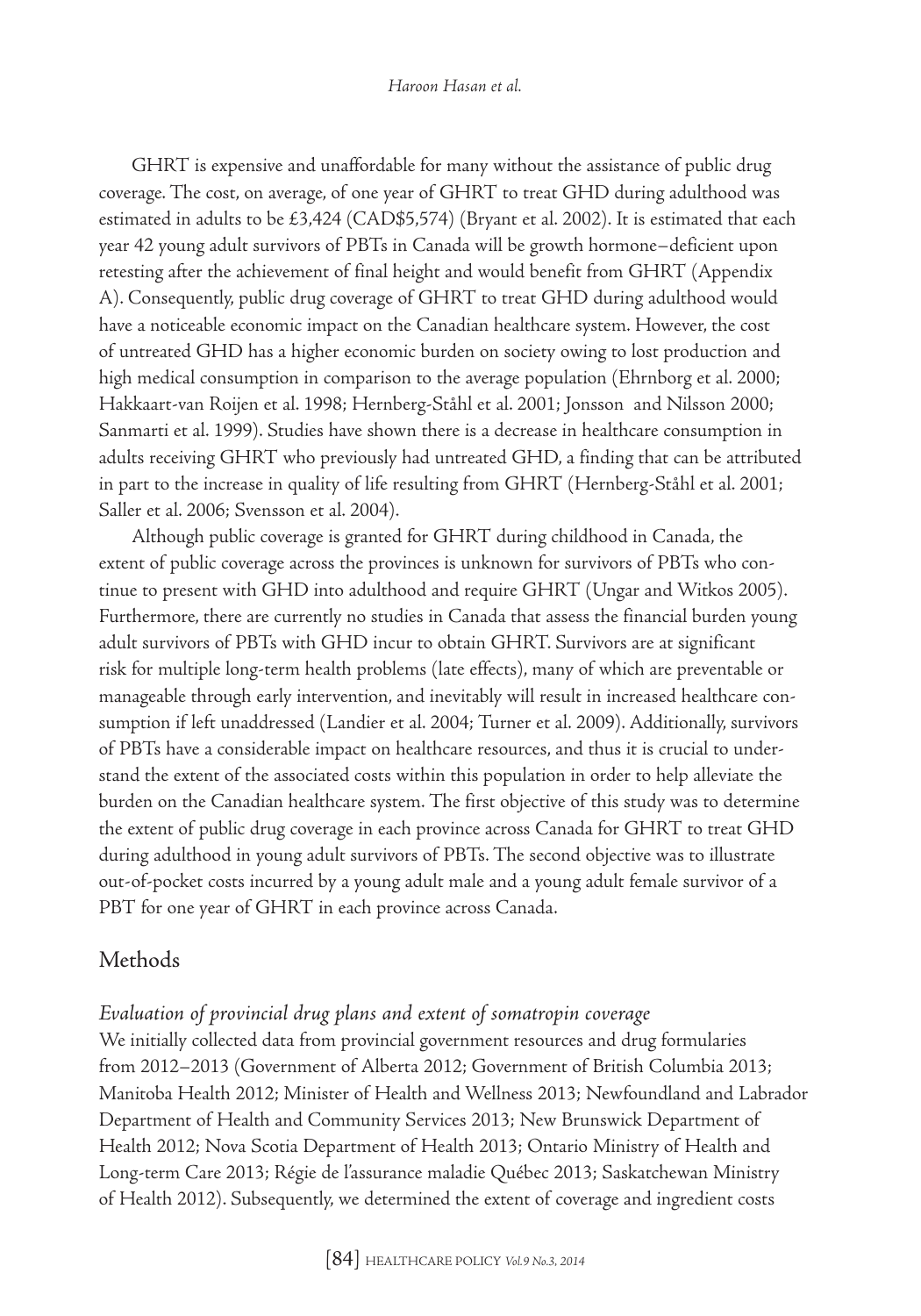#### Provincial Disparities of Growth Hormone Coverage for Young Adult Survivors of Paediatric Brain Tumours across Canada

for somatropin, the generic name for recombinant human growth hormone administered in GHRT. We contacted provincial ministry of health representatives in order to verify somatropin coverage based on a clinical case scenario. The clinical case scenario consisted of a young adult survivor of a PBT with persistent GHD who was diagnosed with childhood-onset radiation-induced GHD. This patient has achieved final height, is recommended to continue GHRT by an endocrinologist and relies exclusively on public coverage to obtain GHRT.

Afterwards, we collected information that included cost-sharing arrangements inclusive of premiums, deductibles, co-payments and maximum annual contribution by beneficiary, as well as applicable maximum markup on covered prescription medication, maximum professional fees including dispensing fees, and plan restrictions to determine which applicable provincial drug plans met the eligibility criteria for adult survivors of PBTs with GHD (CAPDM 2012; CIHI 2012; Patented Medicine Prices Review Board 2012).

## *Simulation of out-of-pocket cost for one year of GHRT to treat adult GHD*

After determining the extent of somatropin coverage, the ingredient cost for somatropin and the applicable provincial public drug plan cost-sharing policies, we created a model to simulate out-of-pocket costs incurred in each province to fund approximately one year (360 days) of GHRT for both a young male and a young female adult survivor of a PBT with GHD. Provincial catastrophic drug plans were applied in all provinces where public drug coverage was provided for somatropin to treat GHD in young adult survivors of PBTs. Catastrophic drug plans protect individuals from medication expenses that can result in undue financial hardship by setting limits for the maximum financial contribution an individual must make before the provincial government absorbs costs for all medication expenses (Fraser and Shillington 2005; Health Council of Canada 2005; Phillips 2009). Catastrophic drug plans apply for drugs approved for coverage according to the provincial drug formulary or through evaluation by the provincial government, and drugs not approved for coverage will not contribute towards the individual's maximum financial contribution. This model was based on an extension of work done by Ungar and Witkos (2005), which investigated the general extent of public drug coverage of asthma medication for children across Canada (Ungar and Witkos 2005).

The model consisted of simulating out-of-pocket costs for levels of low annual individual total income, premiums, deductibles, co-payments, maximum markup and maximum professional fees representative of each province. Young adult survivors of PBTs treated with radiation therapy are at high risk for neurocognitive impairment, an outcome that inevitably creates difficulty in securing and maintaining employment (Pang et al. 2008; Reimers et al. 2003). Thus, levels of low annual income were chosen that would represent the majority of young adult survivors of PBTs. Though median incomes for such populations vary slightly across provinces, we used an annual income of CAD\$25,000 to simulate the upper threshold, and an annual income of CAD\$15,000 to simulate the lower threshold. These thresholds were based on the national median individual income of 2010 (Statistics Canada 2010), and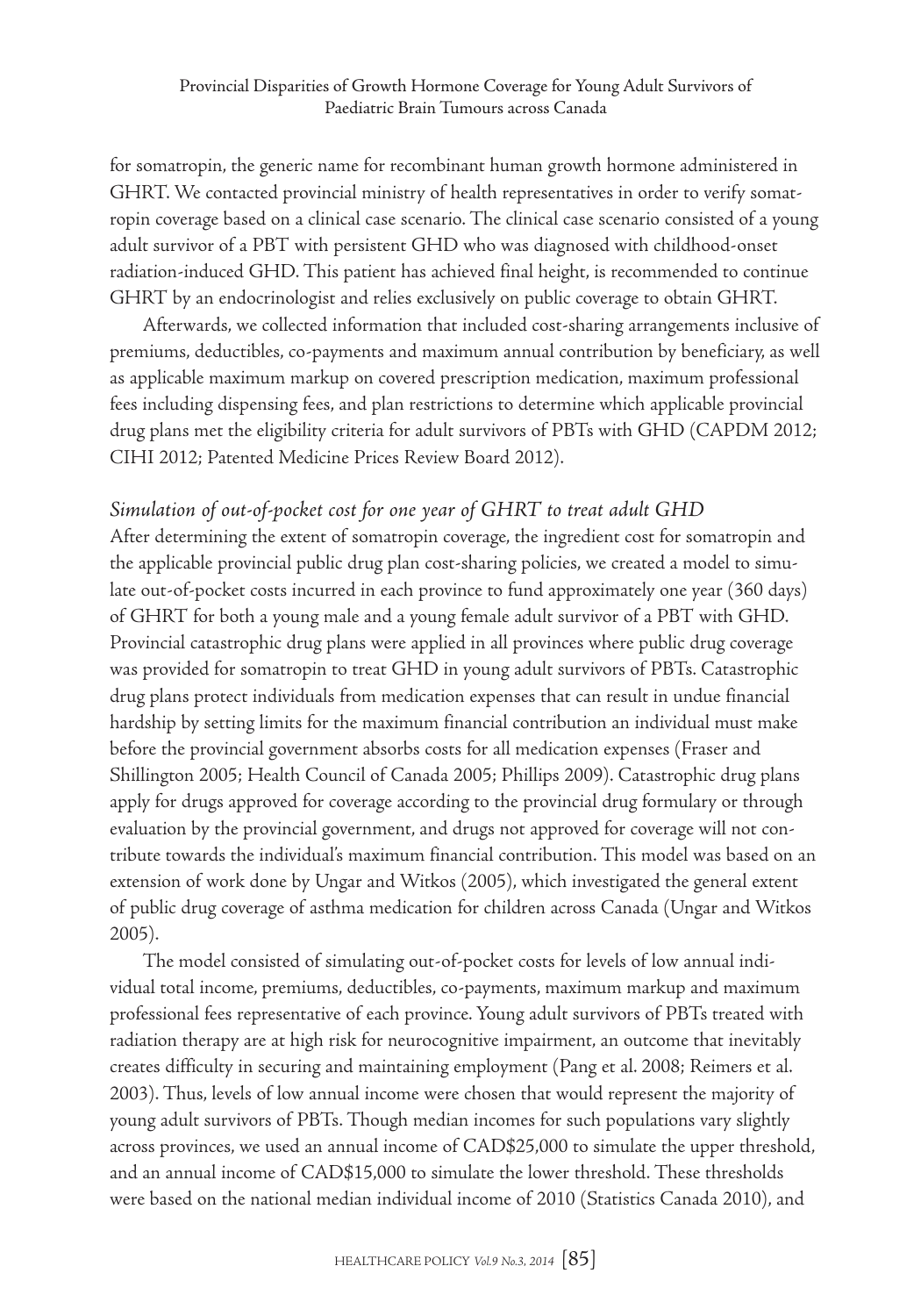took into consideration provincial drug plans that offer reduced cost-sharing arrangements for people with low income who do not receive social assistance. The average provincial dispensing fee was taken for provinces from 2012 that did not have regulations on maximum dispensing fees (Telus Health 2012).

A regimen of GHRT was established based on endocrinology consensus guidelines and consisted of non-weight-based recommended dosages of 0.2 mg/day and 0.3 mg/day for young adult men and women, respectively (Ho 2007). To simplify comparisons among the provinces, the medication price established for this regimen was based on the use of Humatrope® 12-mg cartridges (Eli Lilly Canada). In the event that provincial drug formularies did not provide the ingredient cost for this formulation of Humatrope®, a manufacturer wholesale price of CAD\$560.04 was used as the ingredient cost, and applicable markup and provincial cost-sharing policies were applied to this price.

The model makes the assumption that the individual does not have private insurance and relies exclusively on public coverage for prescription medications; the individual does not qualify for provincial drug programs designated for individuals on social assistance; and the medication regimen will not require a change in dosage.

Out-of-pocket costs, which included all costs borne by the patient to obtain somatropin, were calculated for each province and were expressed as a percentage of total annual income. Descriptive statistics were used to demonstrate differences in out-of-pocket costs incurred among provinces. The coefficient of variation, which is the standard deviation expressed as a percentage of the mean, was calculated to assess the interprovincial variation for out-of-pocket costs resulting from cost-sharing arrangements in provinces where public drug coverage was provided for somatropin based on our clinical case scenario.

## Results

## *Somatropin coverage under provincial drug plans for adult GHD in young adult survivors of PBTs*

We obtained coverage decisions from all 10 provinces (Tables 1 and 2). Maximum allowable wholesale markup, pharmacy markup and professional fees for each province can be found in Appendix B.

Six provinces – Alberta, Manitoba, Ontario, Quebec, New Brunswick, and Newfoundland and Labrador – provide coverage for GHD during adulthood on a caseby-case basis, while the remaining four provinces – British Columbia, Saskatchewan, Nova Scotia and Prince Edward Island – provide no coverage. Newfoundland and Labrador and New Brunswick provide coverage for somatropin on a case-by-case basis based on satisfaction of specific qualifying criteria under the Select Needs Plan and Plan T – Human Growth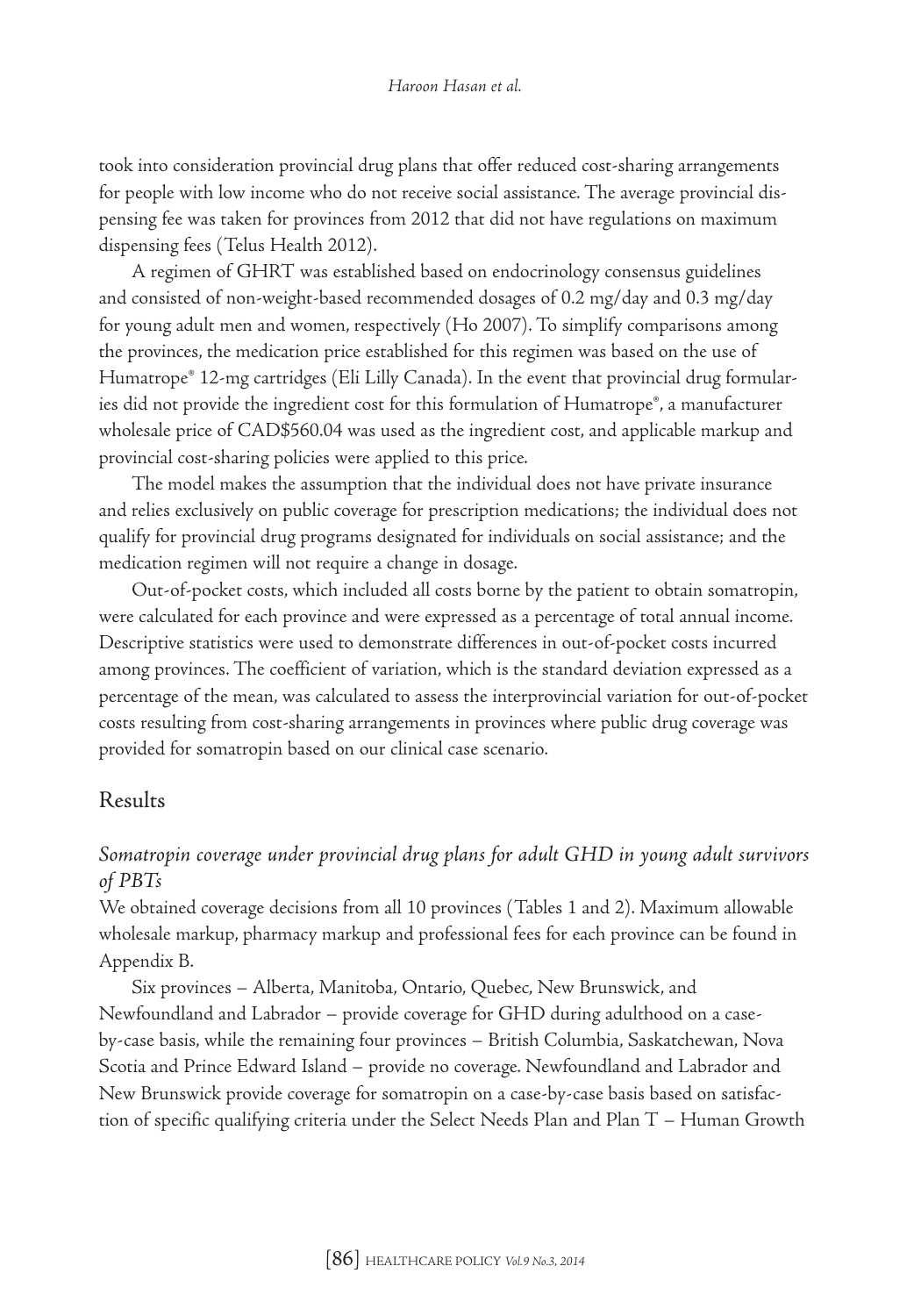Hormone, respectively. Individuals qualify on the Select Needs Plan based on a diagnosis of GHD and recommendation of GHRT from an endocrinologist. Plan T – Human Growth Hormone is designated specifically for children under the age of 18 with GHD or hypopituitarism. However, after the age of 18, a patient can be considered for coverage under special circumstances if that patient was previously receiving coverage during childhood following a review by the expert advisory committee.

Alberta outlines specific criteria (growth hormone values <3 µg/L during hypoglycaemia based on the results of a diagnostic insulin tolerance test) for coverage of adult GHD, which must be satisfied in order for coverage of somatropin to be granted under special authorization (Government of Alberta 2012).

British Columbia does not provide coverage to treat adult GHD, and coverage remains specific to children 20 years and under, excluding children with Turner's syndrome, Prader– Willi syndrome or Noonan's syndrome.

Manitoba, Ontario and Quebec would provide coverage strictly on a case-by-case basis contingent on approval from the expert advisory committee and dependent on the review of all relevant medical information submitted by the patient's endocrinologist.

Saskatchewan does consider coverage for adult GHD under exceptional drug status, but based on the clinical case scenario submitted coverage would not be granted. The provincial drug committee determined that the clinical scenario provided insufficient information for it to make a valid recommendation, and an authentic case would have to be submitted to determine with confidence whether public coverage could be recommended for this indication.

Nova Scotia considers somatropin under exceptional drug status with the satisfaction of preset criteria. Patients with persistent GHD during adulthood in Nova Scotia do not satisfy the preset criteria, which are exclusively for children, and they were not eligible for public coverage after the achievement of final height.

Prince Edward Island has specific criteria for coverage of somatropin, and eligibility is exclusive to children with GHD or Turner's syndrome under the Growth Hormone Program. Coverage would not be granted for adults with GHD.

No provinces explicitly acknowledged in their coverage criteria survivors of PBTs who developed childhood-onset GHD due to radiation therapy with persistent GHD in adulthood.

Provinces differed in the level of subsidy provided for patients, even when somatropin was covered under their prescription drug plan. These variations were attributed to differences in premiums, deductibles and co-payments under provincial drug plans. The only province that provided a full subsidy, and thus resulted in the patient's not bearing any out-of-pocket cost, was Newfoundland and Labrador under the Select Needs Plan.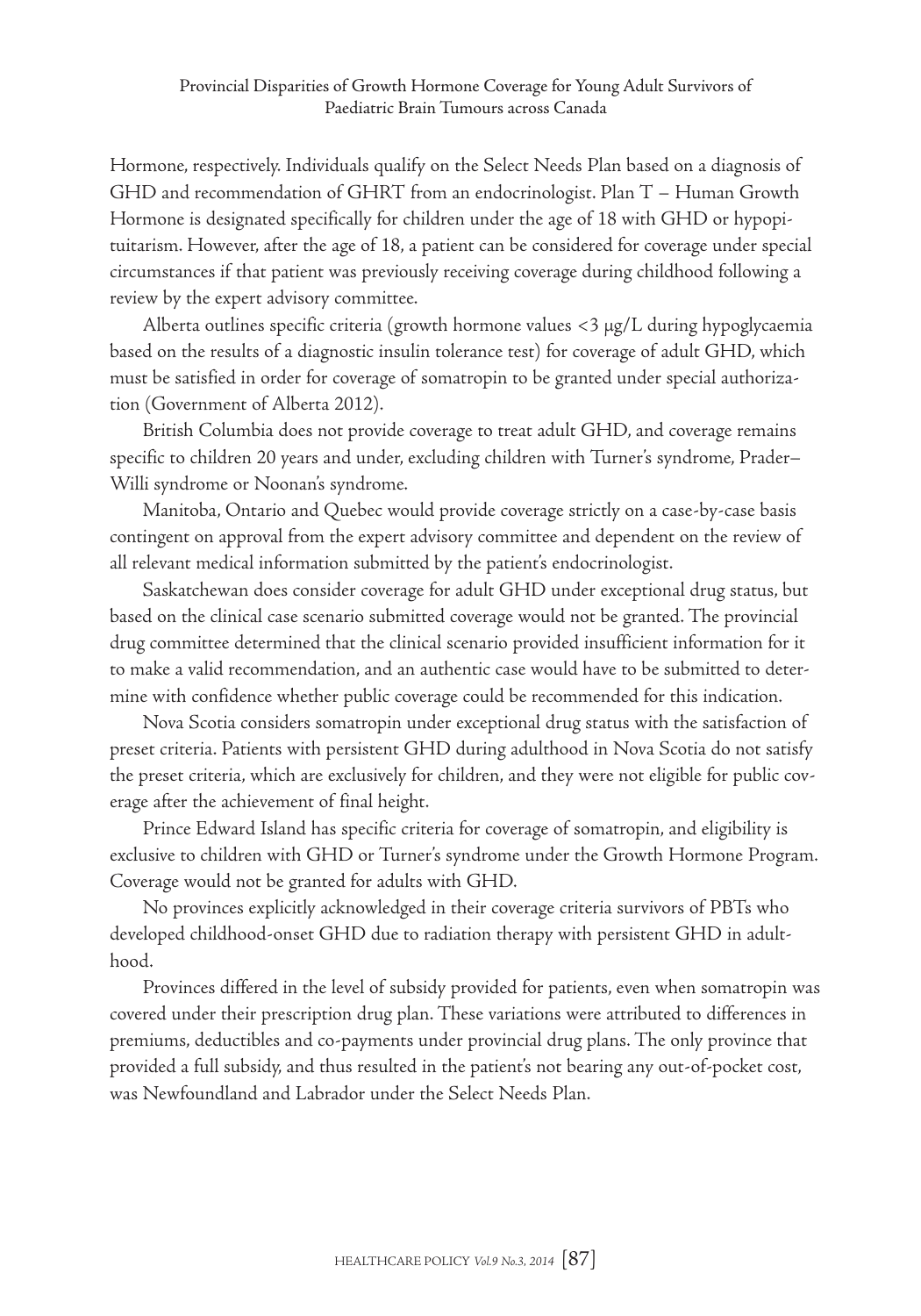**TABLE 1.** Elements of provincial prescription drug plans providing coverage for GHRT to treat GHD during adulthood for a young adult survivor of a PBT applied in the cost analysis model for 2012–2013

| Programname                                | <b>Beneficiary</b><br>subgroup                  | <b>Premium</b>  | <b>Deductible</b>                          | Co-payment                                                 | Catastrophic<br>drug plan                                                                                  |  |  |  |  |  |
|--------------------------------------------|-------------------------------------------------|-----------------|--------------------------------------------|------------------------------------------------------------|------------------------------------------------------------------------------------------------------------|--|--|--|--|--|
| <b>Alberta</b>                             |                                                 |                 |                                            |                                                            |                                                                                                            |  |  |  |  |  |
| Non-group<br>prescription drug<br>coverage | Net annual<br>household income<br>$<$ \$20,970  | \$44.45/monthly | None                                       | 30% of<br>prescription charge<br>to a maximum<br>of \$25   | Maximum coverage<br>of \$25,000 and<br>amount exceeded<br>will be determined<br>on a case-by-case<br>basis |  |  |  |  |  |
|                                            | Net annual<br>household income<br>$>$ \$20,970  | \$63.50/monthly | <b>None</b>                                | $30%$ of<br>prescription charge<br>to a maximum<br>of \$25 |                                                                                                            |  |  |  |  |  |
| <b>Manitoba</b>                            |                                                 |                 |                                            |                                                            |                                                                                                            |  |  |  |  |  |
| Pharmacare<br>Program                      | Adjusted family<br>income $\leq$ \$15.000       | None            | 2.73% of adjusted<br>family income         | None                                                       | 100% of costs will<br>be covered once<br>deductible has<br>been met                                        |  |  |  |  |  |
|                                            | Adjusted family<br>income \$24,001-<br>\$25,000 | <b>None</b>     | 4.08% of adjusted<br>family income         | <b>None</b>                                                |                                                                                                            |  |  |  |  |  |
| <b>Ontario</b>                             |                                                 |                 |                                            |                                                            |                                                                                                            |  |  |  |  |  |
| Trillium Drug<br>Program                   | Net income<br>\$15,000                          | <b>None</b>     | \$444 year<br>deductible paid<br>quarterly | <b>None</b>                                                | Once deductible<br>has been met.<br>beneficiaries pay<br>\$2 per prescription                              |  |  |  |  |  |
|                                            | Net income<br>\$25.000                          | None            | \$714 year<br>deductible paid<br>quarterly | None                                                       |                                                                                                            |  |  |  |  |  |
| Quebec                                     |                                                 |                 |                                            |                                                            |                                                                                                            |  |  |  |  |  |
| Le régime général                          | Net income<br>\$15,000-\$25,000                 | None            | \$16.25 per month                          | 32% of the<br>cost minus the<br>deductible                 | Coverage will<br>be provided<br>once beneficiary<br>contributes \$992<br>per annum or<br>\$82.66 per month |  |  |  |  |  |
| <b>New Brunswick</b>                       |                                                 |                 |                                            |                                                            |                                                                                                            |  |  |  |  |  |
| Plan T - Human<br>Growth Hormone           | N/A                                             | \$50            | None                                       | 20% of<br>prescription charge<br>to a maximum<br>of \$20   | Coverage will<br>be provided<br>after beneficiary<br>contributes \$500<br>per annum                        |  |  |  |  |  |
| Newfoundland & Labrador                    |                                                 |                 |                                            |                                                            |                                                                                                            |  |  |  |  |  |
| Select Needs Plan                          | N/A                                             | None            | None                                       | None                                                       | 100% of costs will<br>be covered                                                                           |  |  |  |  |  |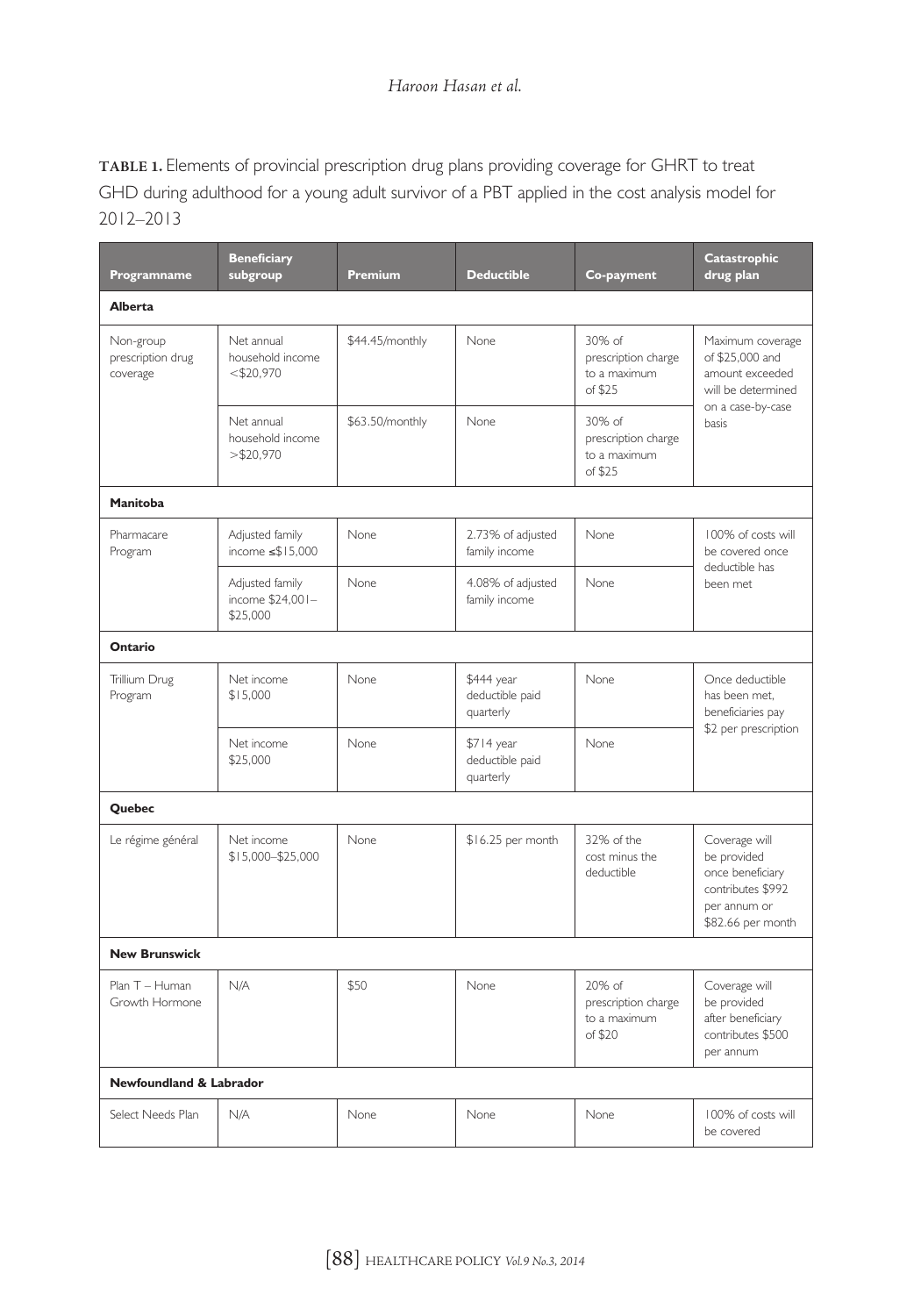### Provincial Disparities of Growth Hormone Coverage for Young Adult Survivors of Paediatric Brain Tumours across Canada

# *Out-of-pocket cost model simulation to treat adult GHD in young adult survivors of PBTs across Canada*

Table 2 illustrates the out-of-pocket costs associated with funding 360 days of somatropin to treat adult GHD in both male and female young adult survivors of PBTs for each province after public coverage, if applicable.

**TABLE 2.** Out-of-pocket costs to fund GHRT for a young adult male and a young adult female survivor of a PBT across Canada for 2012–2013

| <b>Province</b> | Ingredient<br>cost | <b>Public</b><br>coverage | <b>Annual</b><br>income | <b>Total cost</b><br>males | <b>Total cost</b><br>females | $%$ of<br><b>Annual</b><br>income<br>males | $%$ of<br><b>Annual</b><br>income<br>females |
|-----------------|--------------------|---------------------------|-------------------------|----------------------------|------------------------------|--------------------------------------------|----------------------------------------------|
| <b>BC</b>       | \$598.04           | <b>No</b>                 | \$15,000.00             | \$3,588.24                 | \$5,382.36                   | 23.9                                       | 35.9                                         |
|                 |                    |                           | \$25,000.00             |                            |                              | 14.4                                       | 21.5                                         |
| AB              | \$702.04           | Yes                       | \$15,000.00             | \$416.70                   | \$625.05                     | 2.8                                        | 4.2                                          |
|                 |                    |                           | \$25,000.00             | \$531.00                   | \$796.50                     | 2.1                                        | 3.2                                          |
| <b>SK</b>       | \$637.89           | No                        | \$15,000.00             | \$3,827.34                 | \$5,741.01                   | 25.5                                       | 38.3                                         |
|                 |                    |                           | \$25,000.00             |                            |                              | 15.3                                       | 23.0                                         |
| <b>MB</b>       | \$571.36           | Yes                       | \$15,000.00             | \$409.50                   | \$409.50                     | 2.7                                        | 2.7                                          |
|                 |                    |                           | \$25,000.00             | \$1,020.00                 | \$1,020.00                   | 4.1                                        | 4.1                                          |
| ON              | \$560.04           | Yes                       | \$15,000.00             | \$230.00                   | \$454.00                     | 1.5                                        | 3.0                                          |
|                 |                    |                           | \$25,000.00             | \$365.00                   | \$724.00                     | 1.5                                        | 2.9                                          |
| QC              | \$563.07           | Yes                       | \$15,000.00             | \$495.96                   | \$743.94                     | 3.3                                        | 5.0                                          |
|                 |                    |                           | \$25,000.00             |                            |                              | 2.0                                        | 3.0                                          |
| NB              | \$583.04           | Yes                       | \$15,000.00             | \$170.00                   | \$230.00                     | $\mathbf{L}$                               | 1.5                                          |
|                 |                    |                           | \$25,000.00             |                            |                              | 0.7                                        | 0.9                                          |
| NS              | \$630.94           | No                        | \$15,000.00             | \$3,785.67                 | \$5,678.50                   | 25.2                                       | 37.9                                         |
|                 |                    |                           | \$25,000.00             |                            |                              | 15.1                                       | 22.7                                         |
| PEI             | \$628.04           | <b>No</b>                 | \$15,000.00             | \$3,768.24                 | \$5.652.36                   | 25.1                                       | 37.7                                         |
|                 |                    |                           | \$25,000.00             |                            |                              | 5.1                                        | 22.6                                         |
| NL              | \$618.54           | Yes                       | \$15,000.00             | \$0.00                     | \$0.00                       |                                            |                                              |
|                 |                    |                           | \$25,000.00             |                            |                              | 0.0                                        | 0.0                                          |

Out-of-pocket costs to fund GHRT for a young adult male and a young adult female survivor of a PBT with GHD for 360 days in each province across Canada. Ingredient cost was based on Humatrope® 12-mg cartridges and includes maximum markup and professional fees. Levels of low annual income are based on the national median total income of 2010 and prescription drug plan eligibility requirements. Cost is reported for nine and six prescription refills of Humatrope® 12-mg cartridges for females and males, respectively. All costs listed in Canadian dollars.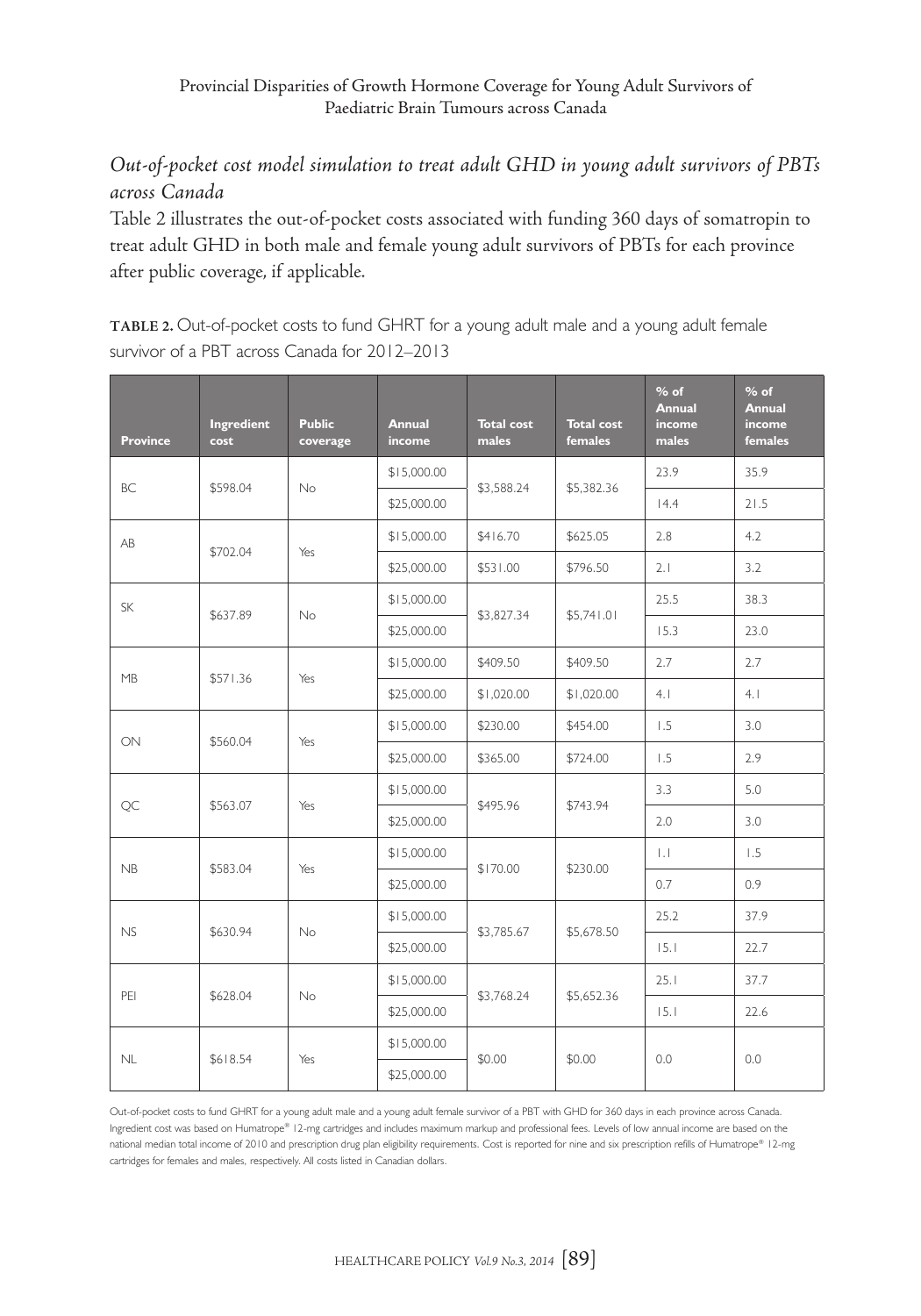There was a higher out-of-pocket cost to treat adult GHD in females compared to males in all provinces that did not provide coverage. This finding was also observed in provinces that provided coverage, except in Manitoba and Newfoundland and Labrador, where coverage was equal. The difference in out-of-pocket costs between females and males was much higher in provinces that did not provide coverage compared to provinces that did provide coverage. Outof-pocket costs were, on average, 1.0% higher for females than males in provinces that provide unequal coverage, and 10.0% higher in provinces that did not provide coverage. High variation was observed in provinces that provided public drug coverage for somatropin, a finding that can be attributed to interprovincial differences in cost-sharing policies. The coefficient of variation was 65% for both males and females at an annual income of CAD\$15,000, while the coefficient of variation at an annual income of CAD\$25,000 was 82% for males and 66% for females.

Of the provinces that did not provide coverage, Saskatchewan (15.3%–25.5% and 23.0%– 38.3% for males and females, respectively) incurred the highest out-of-pocket cost based on annual income, while British Columbia (14.4%–23.9% and 21.5%–35.9% for males and females, respectively) incurred the lowest. The difference in financial burden of prescription cost between the provinces was not considerable, and variations in cost are due to differences in policies set forth by the provinces on applicable markups and professional fees (Table 2).

Of the provinces that did provide coverage, Manitoba incurred the highest out-of-pocket cost based on annual income for men, and Quebec incurred the highest out-of-pocket cost for women (2.7%–4.1% and 3.0%–5.0% for men and women, respectively), while Newfoundland and Labrador incurred the lowest (0% for both men and women). These differences in outof-pocket costs among the provinces were due to variations in reimbursement policies of provincial drug plans (Table 2).

#### Interpretation

This study illustrates the disparities that exist across Canada in the coverage of somatropin to treat persistent GHD in young adult survivors of PBTs with childhood-onset radiationinduced GHD. This variation is marked by differences in provincial public drug coverage and reimbursement policies. The out-of-pocket costs associated with funding somatropin without coverage are catastrophic, owing to the fact that catastrophic drug plans protect individuals from undue financial hardship only for drugs that are approved for coverage by the provincial government. Females incurred a larger financial burden than males in the majority of provinces. Variation in coverage among public drug plans across Canada put young adult survivors of PBTs with GHD at high risk for cost-related drug non-adherence and undue financial hardship. These findings demonstrate that survivors of PBTs do not have equal access to care and are likely to suffer undue financial hardship in the process of obtaining required medications.

Of particular concern, no province explicitly acknowledged survivors of PBTs in their criteria for coverage. This discrepancy is most likely explained by the low incidence of PBTs and is likely overlooked owing to challenges in creating coverage policies for low-prevalence needs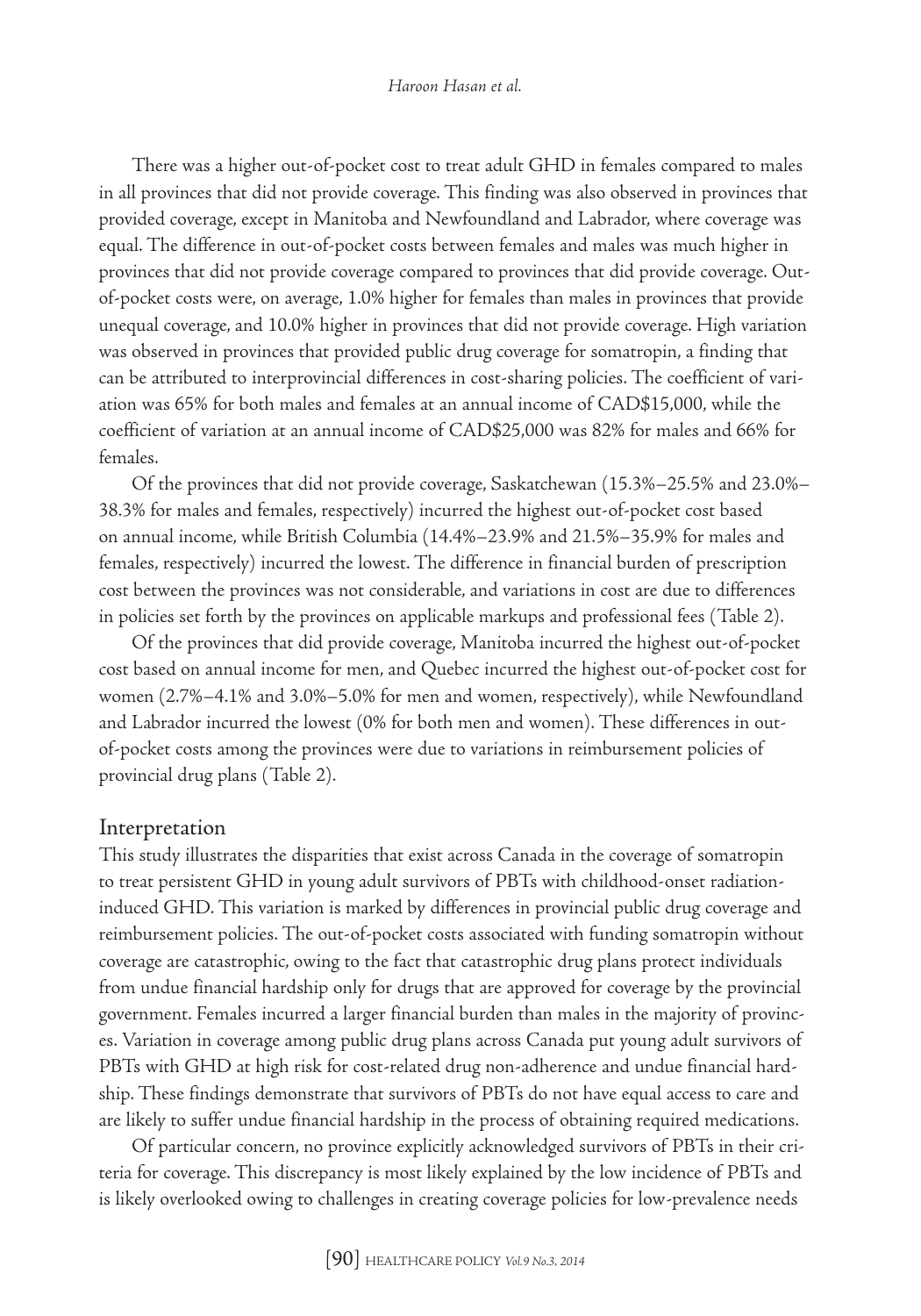(Miltenburg et al. 1996). Provinces may feel that based on administrative practicality, it would be more feasible to address cases on an ad hoc basis rather than develop a specific policy. The discrepancy could also be attributed to the utilitarian approach of provincial budget allocation that, unfortunately, results in the medical needs of vulnerable populations having less priority, in the effort to provide optimal health coverage to as much of the population as possible (Ungar and Witkos 2005). This approach also results in precedent avoidance by the provincial governments, and hence in a way protects governments from the implications of funding expensive treatments in specific populations.

Variation was observed among both out-of-pocket costs and coverage for somatropin among provinces. Remarkably, variations in out-of-pocket costs existed even for provinces that did grant coverage for somatropin. These out-of-pocket costs were expenses that must be borne by patients in order to become eligible for coverage under provincial drug plans. The high variation (coefficient of variation ≥60%) observed in provinces that provided public drug coverage for somatropin can be attributed to differences in cost-sharing arrangements among public drug plans and have been outlined in previous studies as the cause for inequitable access to medications (Coombes et al. 2004; Daw and Morgan 2012; Demers et al. 2008; Law et al. 2012; Ungar and Witkos 2005). However, approximately 25% of this variation can be explained by Newfoundland and Labrador, where no out-of-pocket cost was absorbed by the patient to obtain public drug coverage for somatropin. Nonetheless, the variation is still concerning even after removing Newfoundland and Labrador, and indicates that current cost-sharing arrangements contribute to inequitable access to medications. On average each year, young adult survivors of PBTs with GHD would incur CAD\$348.72 or \$508.03, at an annual income of \$15,000 and \$25,000, respectively, in out-of-pocket costs in provinces that provided public drug coverage for somatropin. These amounts are higher than in Belgium, where adults with GHD are eligible for public drug coverage and incur only between approximately €100 and €150 (CAD\$150 to \$227.05) in out-of-pocket costs to obtain public drug coverage for somatropin (Alexopoulou et al. 2010). Out-of-pocket costs were substantially higher in females than males in provinces that did not provide coverage. This finding is due to the higher dose of somatropin that is required for females compared to males to achieve equivalent effects, and hence results in higher cost (Burman et al. 1997; Johannsson et al. 1996).

Studies have shown that healthcare costs, both direct and indirect, are higher in adults with untreated GHD compared to the general population. A significant reduction in healthcare consumption can be observed after initiating GHRT in adults with untreated GHD (Ehrnborg et al. 2000; Hakkaart-van Roijen et al. 1998; Hernberg-Ståhl et al. 2001; Jonsson et al. 2000; Saller et al. 2006; Sanmarti et al. 1999; Svensson et al. 2004). Current Canadian pharmaceutical policy is creating barriers in reducing healthcare consumption/costs for young adult survivors of PBTs, an outcome that is likely to result in increased economic burden on the healthcare system through the increased healthcare consumption required to address the manifestations of GHD. This economic burden is in addition to the multiple healthcare resources required to address the numerous late effects for which survivors of PBTs are at risk (Turner et al. 2009).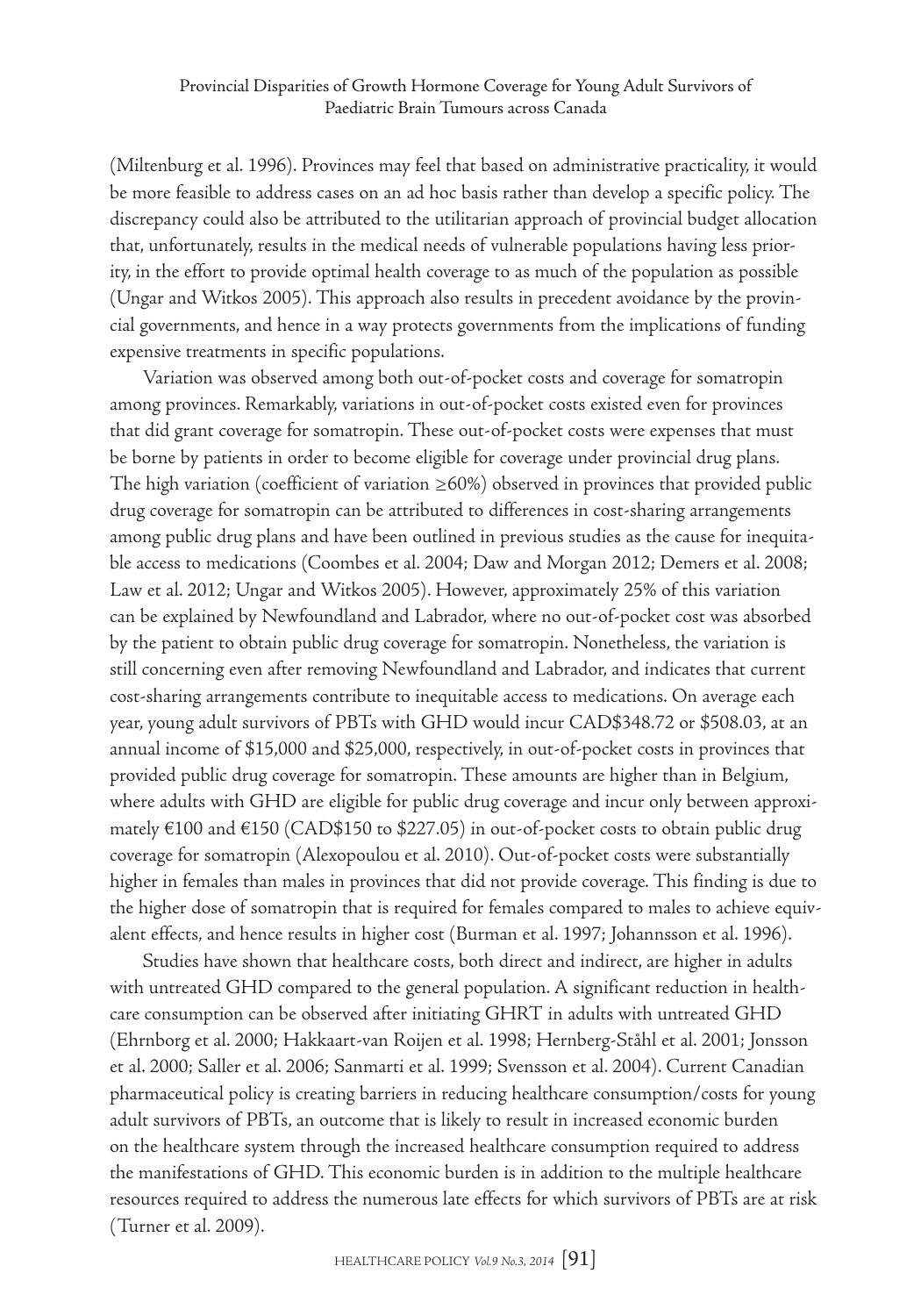### *Limitations*

The findings of this study ought to be interpreted in light of its limitations. The model assumes that somatropin is the only prescription medication the patient is taking. This assumption is not representative of most young adult survivors of PBTs who, given their high risk for late effects, will be taking multiple prescription medications (Gleeson and Shalet 2004; Turner et al. 2009). However, the cost of somatropin greatly exceeds the costs of other required medications for young adult survivors of PBTs.

This model assumes that the non-weight-based recommended dosages will be adequate in treating GHD in young adults. In reality, dosage is tailored to the individual and determined by clinical and biochemical response (Ho 2007). Thus, the regimen in the model may not reflect the actual dosage required for every young adult survivor of a PBT with GHD. However, variations from the recommended dosage and actual required dosage are not significant enough to alter conclusions reached by this model.

In addition, there is a possibility that young adult survivors of PBTs may be eligible for coverage of somatropin from health insurance through employment or through a policy in their parents' plans. However, studies have shown that survivors experience significant difficulty in both acquiring and keeping health insurance (Holmes et al. 1986; Hudson et al. 2003). Often private insurance plans have strict criteria, lifetime maximums and expensive premiums that create difficulty in survivors' either obtaining or keeping private insurance.

## Conclusions

Survivors of PBTs are at high risk of medical, neurocognitive and psycho-social late effects. These factors result in an economic burden that inevitably will require support from publicly funded programs to be addressed (Turner et al. 2009). Primary concerns of PBT survivors and their families include losing health insurance, being underinsured and facing the stress of paying for required medical therapies (Turner et al. 2009; "Uninsured" 2000). This study validates the reality of that concern and shows that lack of public coverage puts survivors of PBTs at high risk for cost-related drug non-adherence. This outcome is very likely to result in increased use of healthcare resources and economic burden on society to address the manifestations of GHD, in addition to the healthcare resources required to address their multiple late effects (Law et al. 2012; Turner et al. 2009).

Variations in provincial policies cause undue financial hardship and inequitable access to medications. Policy makers need to adopt a consistent pan-Canadian approach to drug coverage to encompass not only the medical needs of survivors of PBTs, but of all vulnerable populations. This study, like others, supports the need for federal legislation to implement a national drug formulary that has equal cost-sharing arrangements for every Canadian (Coombes et al. 2004; Daw and Morgan 2012; Demers et al. 2008; Romanow 2002; Ungar and Witkos 2005). This recommendation is an achievable strategy to provide equitable access to medications for all Canadians, and has the potential to prevent financial hardship due simply to residence in a particular province.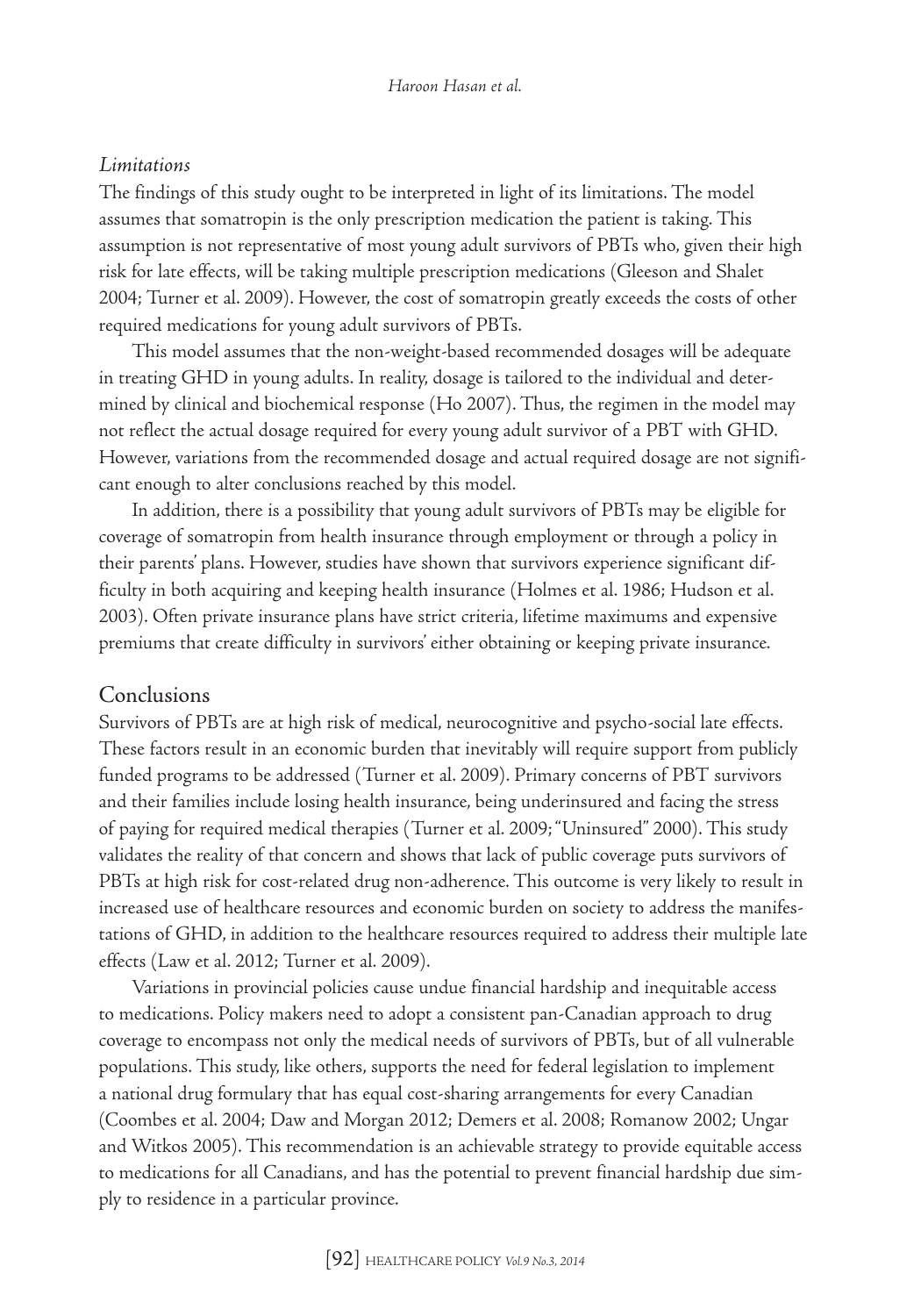## *Acknowledgements*

Other authors of this paper include Sabrina Gill, MPH, MD, Adult Endocrinologist, Division of Endocrinology, St. Paul's Hospital and Clinical Associate Professor, University of British Columbia, Vancouver, BC as well as Michelle Johnson, MD, Adult Endocrinologist, Division of Endocrinology, St. Paul's Hospital and Clinical Assistant Professor, University of British Columbia, Vancouver, BC.

This study was supported by the Research and Clinical Trials Advisory Group of the Department of Radiation Oncology, BC Cancer Agency Vancouver Centre and the Brain Tumour Foundation of Canada. This research would also not be possible without support provided by Dr. Mohamed Khan, Professional Practice Leader of the Department of Radiation Oncology, BC Cancer Agency Vancouver Centre. Dr. Fuchsia Howard holds a Michael Smith Foundation for Health Research (MSFHR) Post Doctoral Research Trainee Award.

*Correspondence may be directed to: Haroon Hasan, Department of Radiation Oncology, BC Cancer Agency, 600 West 10th Ave., Vancouver, BC V5Z 4E6; tel.: 604-877-6006; e-mail: Haroon.Hasan@bccancer.bc.ca.*

## *References*

Alexopoulou, O., R. Abs and D. Maiter. 2010. "Treatment of Adult Growth Hormone Deficiency: Who, Why and How? A Review." *Acta Clinica Belgica* 65(1): 13–22.

American Cancer Society. 2013. "Brain and Spinal Cord Tumors in Children." Retrieved February 10, 2014. <http://www.cancer.org/cancer/braincnstumorsinchildren/detailedguide/brain-and-spinal-cord-tumors-in-children-survival-rates>.

Boston University Radiology. 2008. *Pediatric Brain Tumors*. Retrieved January 26, 2014. <http://www.bumc. bu.edu/radiology/files/2008/09/pediatric-brain-tumors.pdf>.

Brennan, B., A. Rahim, E. Mackie et al. 1998. "Growth Hormone Status in Adults Treated for Acute Lymphoblastic Leukaemia in Childhood." *Clinical Endocrinology* 48: 777–83.

Bryant, J., E. Loveman, D. Chase, B. Mihaylova, C. Cave, K. Gerard et al. 2002. "Clinical Effectiveness and Cost-Effectiveness of Growth Hormone in Adults in Relation to Impact on Quality of Life: A Systematic Review and Economic Evaluation." *Health Technology Assessment* 6(19): 1–96.

Bunin, G.R., T.S. Surawicz, P.A. Witman, S. Preston-Martin, F. Davis and J.M Bruner. 1998. "The Descriptive Epidemiology of Craniopharyngioma." *Journal of Neurosurgery* 89(4): 547-51.

Burman, P., A.G. Johansson, A. Siegbahn, B. Vessby and F.A. Karlsson. 1997. "Growth Hormone (GH)-Deficient Men Are More Responsive to GH Replacement Therapy Than Women." *Journal of Clinical Endocrinology & Metabolism* 82(2): 550–55.

Canadian Association for Pharmacy Distribution Management (CAPDM). 2012. *2012 Guidebook on Government Prescription Drug Reimbursement Plans and Related Programs*. Woodbridge, ON: Author.

Canadian Cancer Society. 2008. *Canadian Cancer Statistics 2008*. Retrieved February 10, 2014. <http://www. cancer.ca/~/media/cancer.ca/CW/cancer%20information/cancer%20101/Canadian%20cancer%20statistics/ Canadian-Cancer-Statistics-2008-EN.pdf>.

Canadian Institute for Health Information (CIHI). 2012. "National Prescription Drug Utilization Information System Plan Information Document, July 2012." Retrieved February 10, 2014. <https://secure.cihi.ca/free\_products/NPDUIS\_PlanInformation\_1207\_e1.pdf>.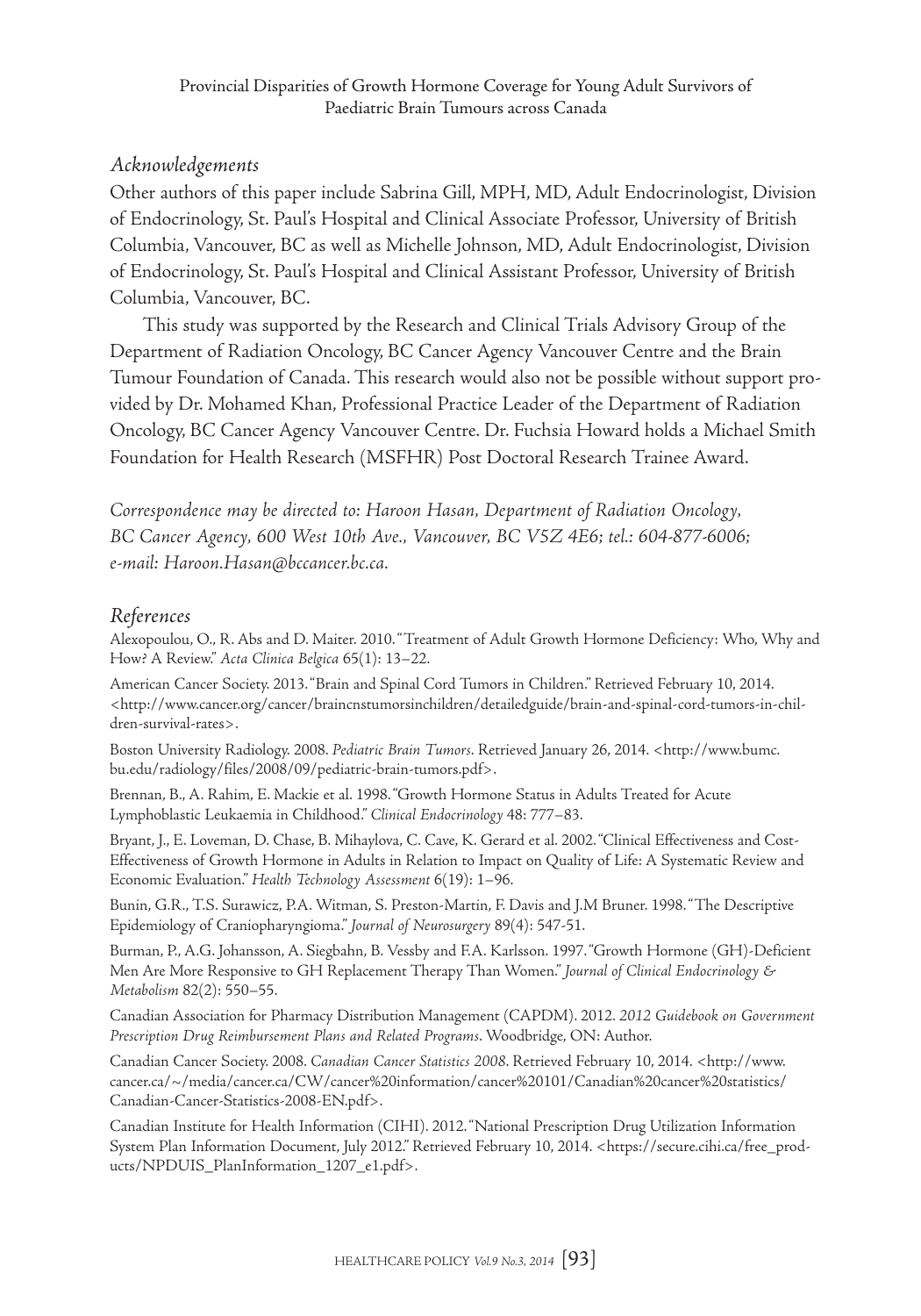Carroll, P.V., E.R. Christ, B.A. Bengtsson, L. Carlsson, J.S. Christiansen, D. Clemmons et al. 1998. "Growth Hormone Deficiency in Adulthood and the Effects of Growth Hormone Replacement: A Review." *Journal of Clinical Endocrinology and Metabolism* 83(2): 382–95.

Chemaitilly, W. and C.A. Sklar. 2010. "Endocrine Complications in Long-Term Survivors of Childhood Cancers." *Endocrine-Related Cancer* 17(3): R141–59.

Coombes, M.E., S.G. Morgan, M.L. Barer and N. Pagliccia. 2004. "Who's the Fairest of Them All? Which Provincial Pharmacare Model Would Best Protect Canadians against Catastrophic Drug Costs?" *Longwoods Review* 2(3): 13–26.

Darzy, K.H. and S.M. Shalet. 2006. "Pathophysiology of Radiation-Induced Growth Hormone Deficiency: Efficacy and Safety of GH Replacement." *Growth Hormone & IGF Research* 16: 30–40.

Daw, J.R. and S.G. Morgan. 2012. "Stitching the Gaps in the Canadian Public Drug Coverage Patchwork? A Review of Provincial Pharmacare Policy Changes from 2000 to 2010." *Health Policy* 104(1): 19–26.

Demers, V., M. Melo, C. Jackevicius, J. Cox, D. Kalavrouziotis, S. Rinfret et al. 2008. "Comparison of Provincial Prescription Drug Plans and the Impact on Patients' Annual Drug Expenditures." *Canadian Medical Association Journal* 178(4): 405–09.

Ehrnborg, C., L. Hakkaart-Van Roijen, B. Jonsson, F.F. Rutten, B.A. Bengtsson and T. Rosén. 2000. "Cost of Illness in Adult Patients with Hypopituitarism." *Pharmacoeconomics* 17(6): 621–28.

Fraser, K. and R. Shillington. 2005 (April). "Protecting the Unprotected." *Canadian Healthcare Manager*: 16–17.

Garnett, M.R., S. Puget, J. Grill and C. Sainte-Rose. 2007. "Craniopharyngioma." *Orphanet Journal of Rare Diseases* 2: 18. doi: 10.1186/1750-1172-2-18.

Gleeson, H.K., H. Gattamaneni, L. Smethurst, B.M. Brennan and S.M. Shalet. 2004. "Reassessment of Growth Hormone Status Is Required at Final Height in Children Treated with Growth Hormone Replacement After Radiation Therapy." *Journal of Clinical Endocrinology & Metabolism* 89(2): 662–66.

Gleeson, H.K. and S.M. Shalet. 2004. "The Impact of Cancer Therapy on the Endocrine System in Survivors of Childhood Brain Tumours." *Endocrine-Related Cancer* 11(4): 589–602.

Government of Alberta. 2012. *Alberta Drug Benefit List*. Retrieved February 10, 2014. <https://www.ab.bluecross. ca/dbl/pdfs/dbl\_full\_list.pdf>.

Hakkaart-van Roijen, L., A. Beckers, A. Stevenaert and F.F. Rutten. 1998. "The Burden of Illness of Hypopituitary Adults with Growth Hormone Deficiency." *Pharmacoeconomics* 14(4): 395–403.

Health Council of Canada. 2005. *Pharmaceuticals in Canada: A Background Paper to Accompany "Health Care Renewal in Canada: Accelerating Change."* Toronto: Author.

Hernberg-Ståhl, E., A. Luger, R. Abs, B.A. Bengtsson, U. Feldt-Rasmussen, P. Wilton et al. 2001. "Healthcare Consumption Decreases in Parallel with Improvements in Quality of Life During GH Replacement in Hypopituitary Adults with GH Deficiency." *Journal of Clinical Endocrinology & Metabolism* 86(11): 5277–81.

Ho, K. 2007. "GH Deficiency Consensus Workshop Participants. Consensus Guidelines for the Diagnosis and Treatment of Adults with GH Deficiency II: A Statement of the GH Research Society in Association with the European Society for Pediatric Endocrinology, Lawson Wilkins Society, European Society of Endocrinology, Japan Endocrine Society, and Endocrine Society of Australia." *European Journal of Endocrinology* 157(6): 695–700.

Holmes, G.E., A. Baker, R.S. Hassanein, E.C. Bovee, J.J. Mulvihill, M.H. Myers et al. 1986. "The Availability of Insurance to Long-Time Survivors of Childhood Cancer." *Cancer* 57(1): 190–93.

Hudson, M.M., A.C. Mertens, Y. Yasui, W. Hobbie, H. Chen, J.G. Gurney et al. 2003. "Health Status of Adult Long-Term Survivors of Childhood Cancer." *Journal of the American Medical Association* 290(12): 1583–92.

Hulthén, L., B.A. Bengtsson, K.S. Sunnerhagen, L. Hallberg, G. Grimby and G. Johannsson. 2001. "GH Is Needed for the Maturation of Muscle Mass and Strength in Adolescents." *Journal of Clinical Endocrinology & Metabolism* 86(10): 4765–70.

Johannsson, G., R. Bjarnason, M. Bramnert, L. Carlsson, M. Degerblad, P. Manhem et al. 1996. "The Individual Responsiveness to Growth Hormone (GH) Treatment in GH-Deficient Adults Is Dependent on the Level of GH-Binding Protein, Body Mass Index, Age, and Gender." *Journal of Clinical Endocrinology & Metabolism* 81(4): 1575–81.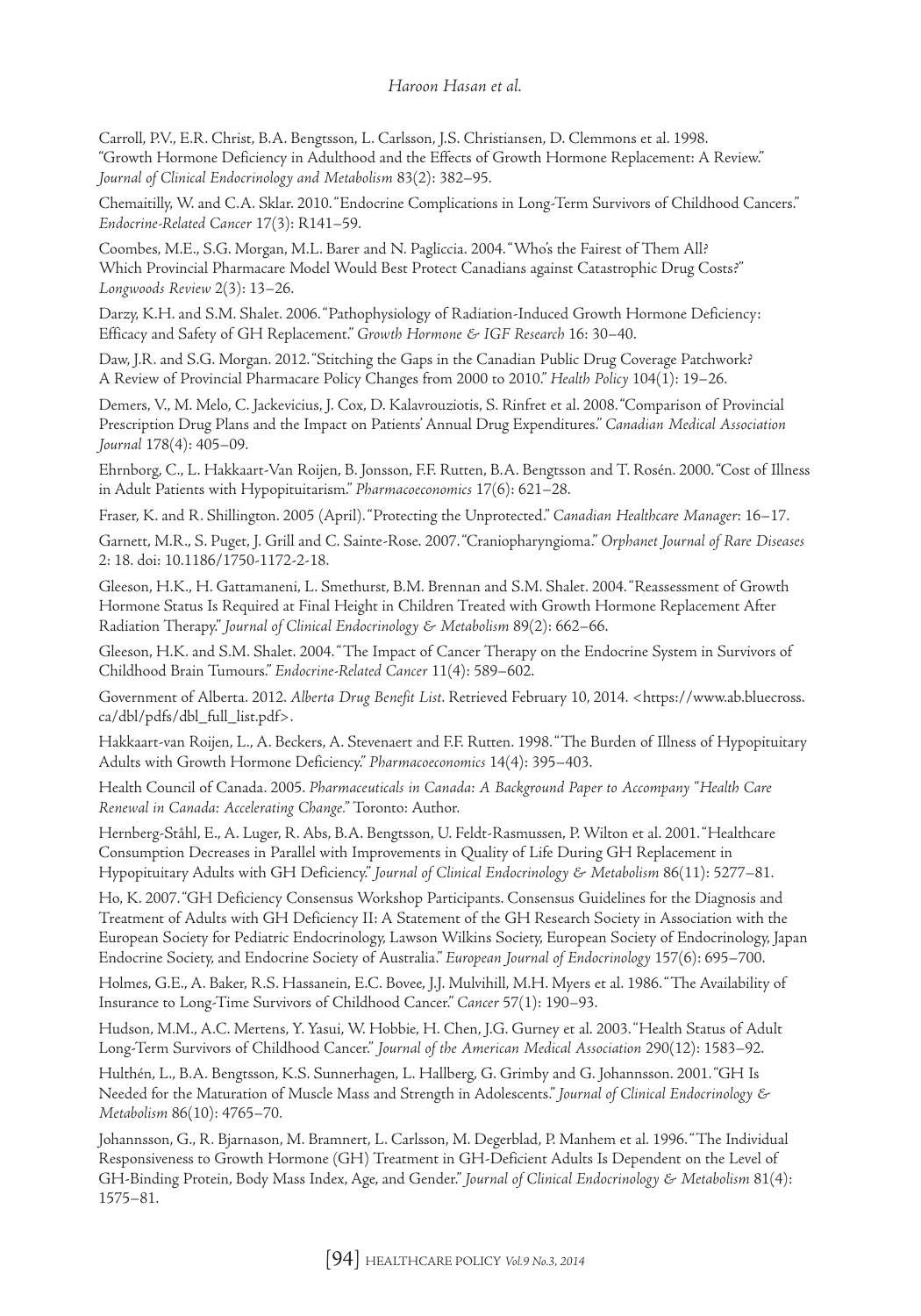#### Provincial Disparities of Growth Hormone Coverage for Young Adult Survivors of Paediatric Brain Tumours across Canada

Jonsson, B. and B. Nilsson. 2000. "The Impact of Pituitary Adenoma on Morbidity." *Pharmacoeconomics* 18(1): 73–81.

Kanev, P.M., J.F. Lefebvre, R.S. Mauseth et al. 1991. "Growth Hormone Deficiency Following Radiation Therapy of Primary Brain Tumors in Children. *Journal of Neurosurgery* 74(5): 743–48.

Koranyi, J., J. Svensson, G. Götherström, K. Sunnerhagen, B.A. Bengtsson and G. Johannsson. 2001. "Baseline Characteristics and the Effects of Five Years of GH Replacement Therapy in Adults with GH Deficiency of Childhood or Adulthood Onset: A Comparative, Prospective Study." *Journal of Clinical Endocrinology & Metabolism* 86(10): 4693–99.

Landier, W., S. Bhatia, D.A. Eshelman, K.J. Forte, T. Sweeney, A.L. Hester et al. 2004. "Development of Risk-Based Guidelines for Pediatric Cancer Survivors: The Children's Oncology Group Long-Term Follow-up Guidelines from the Children's Oncology Group Late Effects Committee and Nursing Discipline." *Journal of Clinical Oncology* 22(24): 4979–90.

Law, M.R., L. Cheng, I.A. Dhalla, D. Heard and S.G. Morgan. 2012. "The Effect of Cost on Adherence to Prescription Medications in Canada." *Canadian Medical Association Journal* 184(3): 297–302.

Littley, M., S.M. Shalet, C.G. Beardwell et al. 1989. "Radiation-Induced Hypopituitarism Is Dose-Dependent." *Clinical Endocrinology* 31(3): 363–73.

Madore, O. 2005. *The Canada Health Act: Overview and Options*. Ottawa: Library of Parliament, Parliamentary Information and Research Service.

Manitoba Health. 2012. *Manitoba Pharmacare Program*. Retrieved February 10, 2014. <http://www.gov.mb.ca/ health/mdbif/sdr.pdf>.

Miltenburg, D., D.F. Louw and G.R. Sutherland. 1996. "Epidemiology of Childhood Brain Tumors." *Canadian Journal of Neurological Sciences* 23(2): 118.

Minister of Health and Wellness. 2013. *PEI Pharmacare Formulary*. Retrieved February 10, 2014. <http://www. gov.pe.ca/photos/original/hpei\_formulary.pdf>.

Ministry of Health Government of British Columbia. 2013. Limited Coverage Drugs – Somatropin. Retrieved February 13, 2014. <http://www.health.gov.bc.ca/pharmacare/sa/criteria/restricted/somatropin.html>.

Molitch, M.E., D.R. Clemmons, S. Malozowski, G.R. Merriam, S.M. Shalet and M.L. Vance. 2006. "Evaluation and Treatment of Adult Growth Hormone Deficiency: An Endocrine Society Clinical Practice Guideline." *Journal of Clinical Endocrinology & Metabolism* 91(5): 1621–34.

Mulder, R.L., L. Kremer, H.M. Santen et al. 2009. "Prevalence and Risk Factors of Radiation-Induced Growth Hormone Deficiency in Childhood Cancer Survivors: A Systematic Review." *Cancer Treatment Reviews* 35(7): 616–32.

Newfoundland and Labrador Department of Health and Community Services. 2013. *Prescription Drug Program Coverage Status Table*. Retrieved February 10, 2014. <http://www.health.gov.nl.ca/health/prescription/coverage\_status\_table.pdf>.

New Brunswick Department of Health. 2012. New Brunswick Prescription Drug Program Formulary. Retrieved February 13, 2014. <http://www.gnb.ca/0212/NBPDPFormulary-e.asp>.

Nilsson, A.G., J. Svensson and G. Johannsson. 2007. "Management of Growth Hormone Deficiency in Adults." *Growth Hormone & IGF Research* 17(6): 441–62.

Nova Scotia Department of Health. 2013. *Nova Scotia Drug Formulary.* Retrieved February 10, 2014. <http:// novascotia.ca/dhw/pharmacare/formulary.asp>.

Ontario Ministry of Health and Long-term Care. 2013. *Ontario Public Drug Programs Exceptional Access Program*. Retrieved February 10, 2014. <http://www.health.gov.on.ca/en/pro/programs/drugs/eap\_mn.aspx>.

Pang, J.W., D.L. Friedman, J.A. Whitton, M. Stovall, A.C. Mertens, L.L. Robison and N.S. Weiss. 2008. "Employment Status among Adult Survivors in the Childhood Cancer Survivor Study." *Pediatric Blood & Cancer*  50(1): 104–10.

Patented Medicine Prices Review Board. 2012. Wholesale Up-charge Policies of Canada's Public Drug Plans. Retrieved Apr 4, 2013. <http://www.pmprb-cepmb.gc.ca/english/view.asp?x=1591&all=true>.